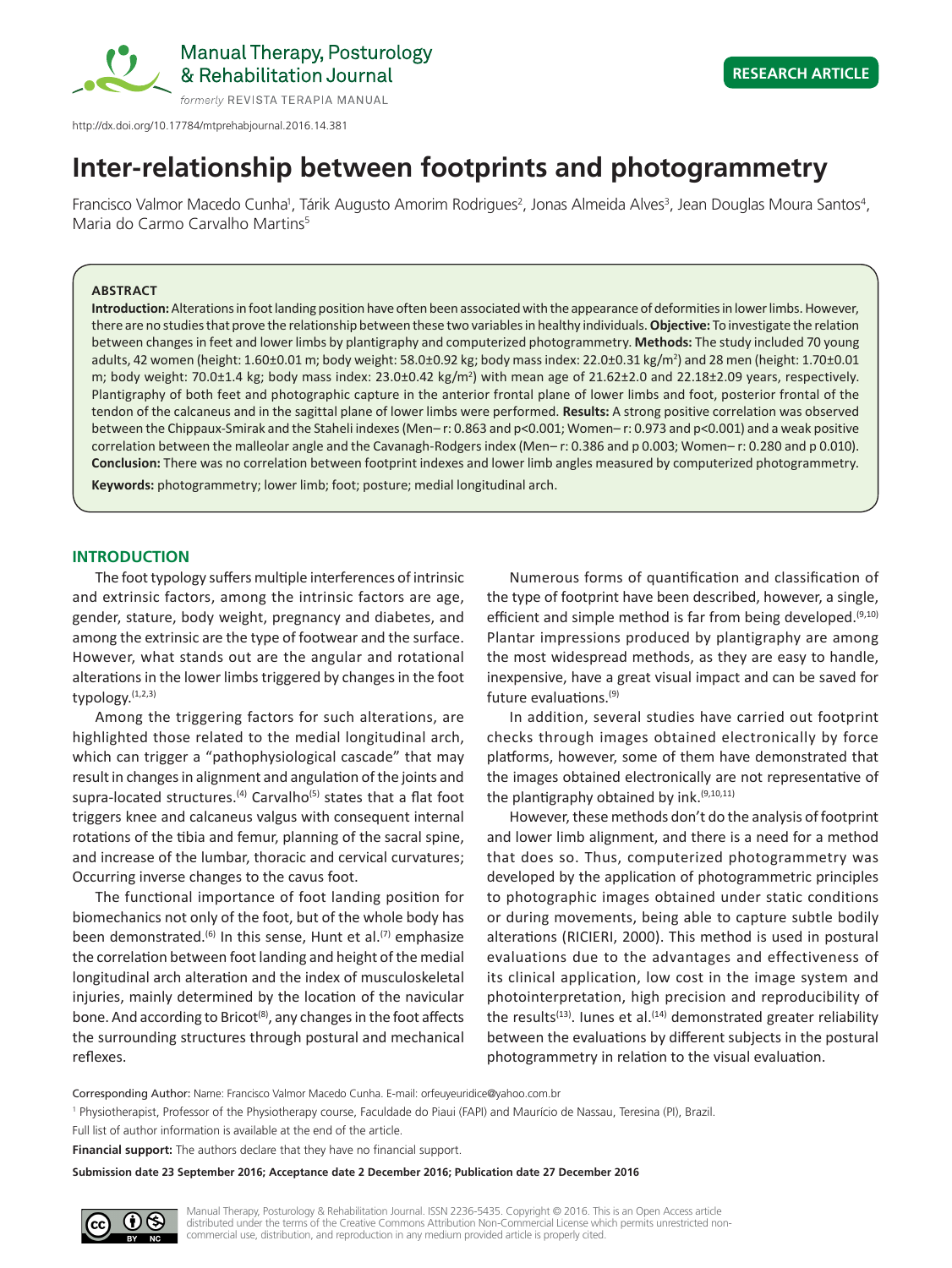

Foot changes are common and walking disorders are increasingly frequent due to sedentary habits and the use of improper shoes for long intervals of time. Thus, the importance of an accurate evaluation, as well as the determination of the foot typology, is important so that the prognosis and the best therapy can be specified. Given the cause and effect relationship between changes in the plantar arches and subsequent alterations in the structure of the lower limbs acutely, this study evaluated the relationship between foot and lower limb changes by plantigraphy and computerized photogrammetry.

# **METHODS**

The present study consisted of a cross sectional observational study with a sample of 70 undergraduate students in Physiotherapy of education institution of a municipality in northeastern Brazil.

The sample consisted of young adults (28 males and 42 females) between 20 and 28 years of age, BMI (body mass index) between 18.5 and 25  $kg/m<sup>2</sup>$ . Sampling was non‑probabilistic for convenience, in which students were included in the sample as they were located.

The study included all healthy individuals enrolled in the Physiotherapy course, with BMI classified as normal (between 18.5 and 25 Kg/m<sup>2</sup>), aged between 20 and 28 years, with no history of balance disorders or congenital malformations and diabetes.

All the ethical precepts for research with human beings were respected, following the determinations of the National Health Council (determination 196/96). The research was approved by the Research Ethics Committee of NOVAFAPI (CAAE 0239-11). Prior to the application of the questionnaire, students were informed about the purpose of the study and the procedures to which they would be submitted, and signed a Free and Informed Consent Form.

Before the evaluations, data on age and gender were recorded. Measurements of body weight (measured on the Cauduro<sup>®</sup> mechanical scale with capacity of 150 kg and variation of 0.1 kg) And stature (determined with stadiometer coupled to the balance with variation of 0.5 cm).

To perform the plantigraphy was used footprinting mat of one foot (Podaly®), duly greased with ink and lined with A4-size white paper under the greased surface. The subject was instructed to be barefoot and, in bipodal support, place the right foot on the non-ink-stained footprinting mat and discharge the weight thereon. The process was then repeated to the left foot.

Photogrammetry of lower limbs was performed according to the methodology adopted by Trombini et al<sup>(4)</sup>. For that, the subject, dressed in bathing suits and barefoot, was positioned standing on bipodal support with an EVA (ethylene-vinyl acetate) rectangle of 7.5 cm between feet in 15 cm of a non‑reflexive white background wall. The following anatomical points was demarcated by the same examiner, using small blue labels of 10 mm in diameter or three-dimensional markers (styrofoam balls): anterior superior iliac spine (ASIS), center of both patella, both anterior tibial tubercle, calcaneal tuberosity, lateral and medial malleolus, articular interline, first and fifth metatarsal heads, posterior superior iliac spine (PSIS).

The images were captured using a digital camera (DSC - Sony Cybershot, 12 megapixels), positioned on a tripod (Vanguard MK 4). In the frontal plane with the camera previously positioned 1 meter from the ground and 2.4 meters from the evaluated individual was evaluated the Q angle and loading angle of the knee through marking the ASIS, center of both anterior patella and tibial tubercle with white markers. The lateral malleolus, the articular interline and the trochanteric tuberosity were demarcated in order to evaluate the anteroposterior alignment of the lower limbs.

In the dorsal plane, with the patient with the back on the platform, the calcaneal tuberosity and another 3 points at 4, 10 and 19 cm above the first were evaluated for the frontal alignment of the calcaneus were evaluated. A line coming out of the center of the first marker and passing over the center of the second was traced followed by a second straight line originating in the center of the fourth marker and passing through the third and ending in the center of the first marker three centimeters from the ground, the angle formed by the two straight lines were taken.

For frontal alignment of the forefoot, with the patient back to camera and still on the platform, the heads of the first and fifth metatarsals with three-dimensional markers were demarcated and a horizontal line was drawn on the head of the first metatarsal as a reference. The camera was positioned 90 cm from the student at a height of 25 cm from the ground.

Finally, the alignment of the da malleolar pincer was evaluated by marking the lateral and medial malleolus with three-dimensional markers; A transverse line and perpendicular to the vertical plane was drawn starting from the center of the lateral malleolus marker and another perpendicular straight line from the same point towards the center of the medial malleolus marker. Analyzes were performed in the Corel Draw<sup>®</sup> X5 2010 software.

The classification according to the footprint type was made through the Chippaux-Smirak indexes (CSI), Clarke›s angle (Alfa angle), Staheli index and Cavanagh and Rodgers index. The Chippaux-Smirak index is calculated by the ratio of the width of the midfoot to the width of the forefoot. For this index, the reference values considered were: 0 cm – cavovarus foot; 0.01 to 0.29 cm – normal foot; 0.30 to 0.39 cm - intermediate foot; 0.40 to 0.44 cm – low foot and 0.45 cm or higher  $-$  flatfoot.  $(15)$ 

The angle of the foot or Clarke's angle is characterized as the angle between the medial tangent of the foot and the most medial point of the forefoot and the apex of the arch curvature.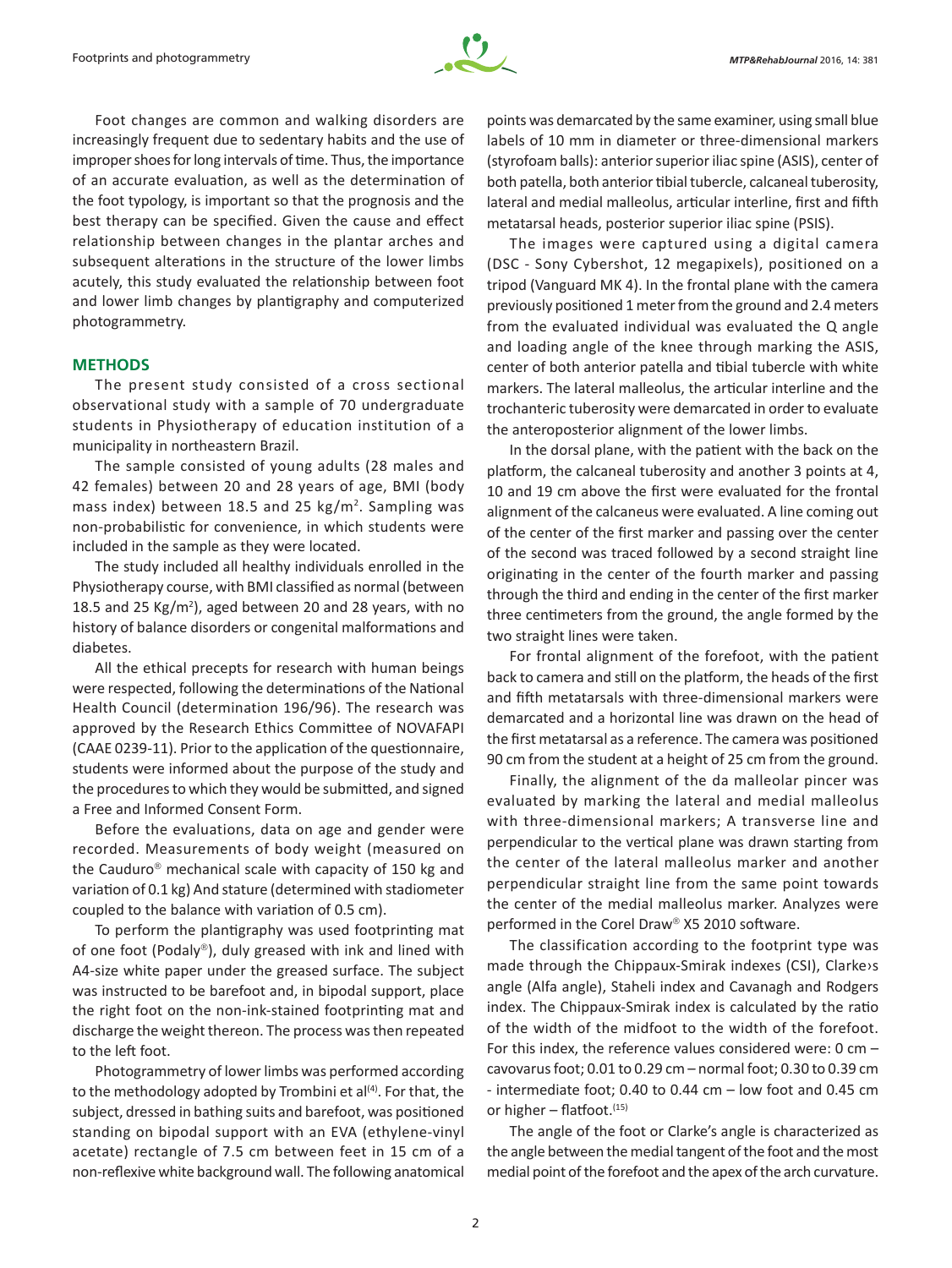

The reference values are: flat  $(0^{\circ}-29.9^{\circ})$ , low  $(30^{\circ}-34.9^{\circ})$ , intermediate (35º–41º) and normal ( $\geq$ 42º).<sup>(15)</sup>

The Staheli, Chew, and Corbett index $(16)$  or arch index is calculated by the ratio of backfoot to midfoot width, values being less than 1 and greater than 0.30 are considered normal, higher than 1 as flat, and lower than 0.30 as cavovarus.

The Cavanagh and Rodgers index $(6)$  or arch index is defined as the area of the midfoot divided by the total area of the footprint, ignoring the fingers. An arch index less than 0.21 is indicative of cavovarus foot, while a value equal to or greater than 0.26 is indicative of a flatfoot and the interval between the two values is considered normal.

Descriptive statistical analysis was performed for foot typology and general evaluation criteria. Before the performance of the hypotheses and correlation tests, normality of data distribution was evaluated by Kolmogorov-Smirnov test. The statistical analysis for comparing the angles between the limbs and comparisons between the gender was performed by the Student t test. To test the relationship between the biophotogrammetric categories and the footprint indexes was applied the Spearman's correlation test, and to evaluate the correlation between the categories of the same measurement was applied the Pearson's linear correlation test (footprint indexes, angles). The data are presented as mean ± standard error of the mean and was established a value of p<0.05. The data were previously tabulated in the Microsoft Office Excel 2010 and the analysis performed in Prisma 5.0 software.

# **RESULTS**

Seventy students of both genders participated in the study, and the male participants (M) when compared to the female (F) presented significantly higher mean height (M:  $1.7 \pm 0.01$ ; F:  $1.6 \pm 0.01$ ; p<0.0001), body weight (M:  $58 \pm 0.92$ ; F:  $70 \pm 1.4$  kg;  $p<0.0001$ ) and 42 female (1.6 ± 0.01 m; 22 ± 0.31 kg/m<sup>2</sup>) and BMI (p<0.05) and 28 male (23  $\pm$  0.42 kg/m<sup>2</sup>) with mean age of 21.62±2.0 and 22.18±2.09 years, respectively. The male participants presented statistically significant higher values

There were no statistically significant differences in footprinting mat indexes when the right and left feet were compared. The footprint indexes showed statistically significant differences regarding the Staheli (p=0.0016) and the Chippaux‑Smirak (p=0.0003) indexes, adopting higher values among males (Table 1). In addition, another important characteristic was the disagreement in the classification of the foot typology by the different evaluation indexes used especially with regard to the Cavanagh and Rodgers index, while the other indexes maintained a margin in the normality of the footprint (Staheli – 139 normal footprint; Chippaux-Smirak - 58 normal and 55 intermediate; Cavanagh and Rodgers – 138 flat footprint; Clarke's angle - 136 normal footprint) (Table 2).

Table 3 shows a strong inverse correlation between the Staheli and Chippaux-Smirak indexes (Males – R: 0.863 and p <0.001; Females – R: 0.973 and p<0.001) both among male and female. In the correlation between the other indexes, significant values were not reached, showing only moderate and slight correlation.

As for the comparison of the biophotogrammetric variables presented in table 4, it was observed significantly higher values in the Q angle for female ( $22^\circ \pm 0.93$  with p<0.0001), and knee loading angle (170° ± 0.96 with p<0.0001) and malleolar heads angle ( $11^{\circ}$  ± 0.47 com p<0.0001) for males. It is worth noting that the values regarding the angle of alignment of the forefoot were not computed due to the significant difference between the limbs (sides) evaluated in the groups.

The evaluation of the correlation between the biophotogrammetric variables by Pearson's test revealed strong inverse correlation between Q angle and the knee loading angle both male and female with correlation coefficient of -0.976 and p<0.0001. In others comparisons to analyze correlation there was no significant R and p values.

Table 5 shows the correlation between the evaluated footprint indexes and the biophotogrammetric parameters revealing significant correlation between the Cavanagh‑Rodgers index and the malleolar pincer angle both male and female (Males – R: 0.386 and p 0.003; Females – R: 0.280 and p 0.010).

# **DISCUSSION**

The analyzes of footprint indexes and photogrammetric variables were performed according to gender due to the anatomical differences presented between men and women and according to the objective of this study could result in bias. The correlation between the angles measured by biophotogrammetry and biometric data (age, weight, height and BMI) are not represented because they did not

**Table 1.** Comparison between genders regarding the plantar arch index by Staheli, Cavanagh-Rodgers, Chippaux-Smirak and Clarke's angle methods. Teresina, 2011.

| <b>Indexes</b>     | Males ( $n = 56$ ) | Females (n=84)   | p      |
|--------------------|--------------------|------------------|--------|
| Staheli            | $0.63 \pm 0.02*$   | $0.55 \pm 0.02$  | 0.0016 |
| Cavanagh-Rodgers   | $0.37 \pm 0.01$    | $0.38 \pm 0.01$  | 0.2024 |
| Chippaux-Smirak    | $0.35 \pm 0.01*$   | $0.30 \pm 0.01$  | 0.0003 |
| Clarke's angle (°) | $53.00 \pm 1.0$    | $55.00 \pm 0.72$ | 0.0994 |

\* t-Test: statistically higher value.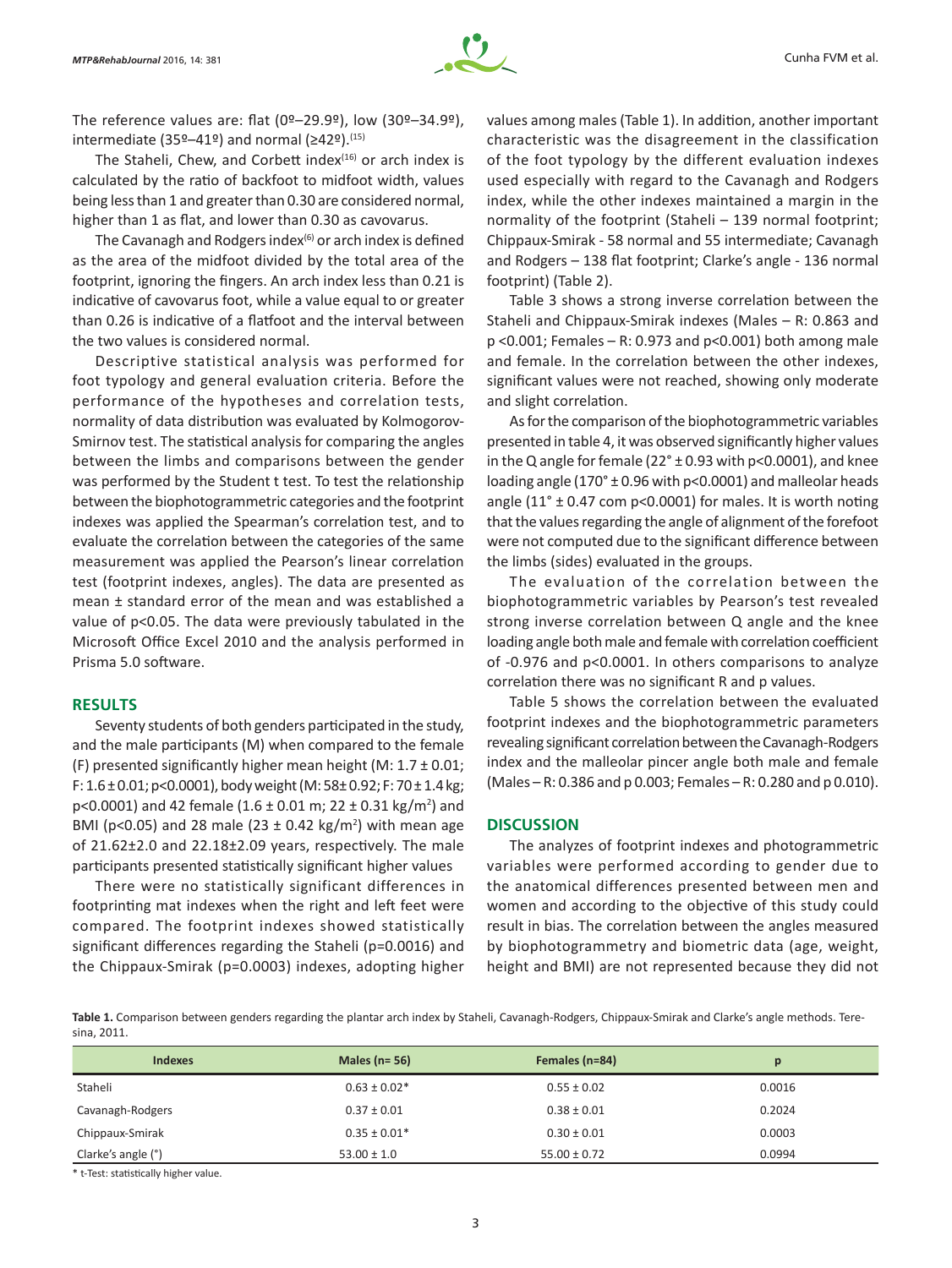

**Table 2.** Distribution of the classification regarding the foot typology by Staheli, Chippaux-Smirak, Cavanagh-Rodgers and Clarke's angle indexes in males and females. Teresina, 2011.

|                                | <b>Males</b>   |                          | <b>Females</b>           |                          | <b>Total</b>             |                          |
|--------------------------------|----------------|--------------------------|--------------------------|--------------------------|--------------------------|--------------------------|
| <b>Classification by index</b> | $\mathbf N$    | %                        | $\mathsf{N}$             | $\%$                     | ${\sf N}$                | $\%$                     |
| Staheli                        |                |                          |                          |                          |                          |                          |
| Normal                         | 56             | 100                      | 83                       | 98.8                     | 139                      | 99.3                     |
| Cavovarus                      | $\equiv$       | $\blacksquare$           | $\mathbf{1}$             | 2.2                      | $\mathbf{1}$             | 0.7                      |
| Flat                           | $\overline{a}$ | $\overline{a}$           | $\sim$                   | $\blacksquare$           |                          | $\equiv$                 |
| Chippaux-Smirak                |                |                          |                          |                          |                          |                          |
| Normal                         | 12             | 21.4                     | 46                       | 54.8                     | 58                       | 41.4                     |
| Flat                           | 6              | 10.7                     | $\overline{2}$           | 2.3                      | 8                        | 5.7                      |
| Cavovarus                      | $\blacksquare$ | $\omega$                 | $\overline{\phantom{a}}$ | $\equiv$                 | $\bar{\phantom{a}}$      | $\sim$                   |
| Intermediate                   | 30             | 53.6                     | 25                       | 29.8                     | 55                       | 39.3                     |
| Low                            | 8              | 14.3                     | 11                       | 13.1                     | 19                       | 13.6                     |
| Cavanagh-Rodgers               |                |                          |                          |                          |                          |                          |
| Normal                         | $\sim$         | ä,                       | $\overline{2}$           | 2.4                      | $\overline{2}$           | 1.4                      |
| Cavovarus                      | $\sim$         | $\overline{\phantom{a}}$ | $\omega$                 | $\omega$                 | $\blacksquare$           | $\sim$                   |
| Flat                           | 56             | 100                      | 82                       | 97.6                     | 138                      | 98.6                     |
| Clarke's angle                 |                |                          |                          |                          |                          |                          |
| Normal                         | 55             | 98.2                     | 81                       | 96.4                     | 136                      | 97.1                     |
| Low                            | $\mathbf{1}$   | $1.8\,$                  | $\omega$                 | $\overline{\phantom{a}}$ | $1\,$                    | 0.8                      |
| Flat                           | $\sim$         | $\overline{\phantom{a}}$ | $\overline{\phantom{a}}$ | $\overline{\phantom{a}}$ | $\overline{\phantom{a}}$ | $\overline{\phantom{a}}$ |
| Intermediate                   |                | $\equiv$                 | 3                        | 3.6                      | 3                        | 2.1                      |

**Table 3.** Correlation between the footprint assessment methods according the gender. Teresina, 2011.

|                                              | <b>Correlation coefficient</b> |         |                |         |  |
|----------------------------------------------|--------------------------------|---------|----------------|---------|--|
| Correlation                                  | <b>Males</b>                   | p       | <b>Females</b> | p       |  |
| Staheli X Cavanagh-Rodgers*                  | $-0.264$                       | 0.086   | $-0.507$       | < 0.001 |  |
| Staheli X Chipaux-Smirak*                    | 0.863                          | < 0.001 | 0.973          | < 0.001 |  |
| Cavanagh-Rodgers X Chipaux-Smirak*           | $-0.437$                       | 0.01    | $-0.526$       | < 0.01  |  |
| Clarke's angle X Cavanagh-Rodgers#           | 0.650                          | < 0.001 | 0.687          | < 0.001 |  |
| Clarke's angle X Chipaux-Smirak <sup>#</sup> | $-0.532$                       | < 0.01  | $-0.465$       | < 0.01  |  |
| Clarke's angle X Staheli#                    | $-0.451$                       | < 0.01  | $-0.432$       | < 0.01  |  |

\*Pearson's Correlation Coefficient. # Spearman's Correlation Coefficient.

|  |  |  |  |  |  | Table 4. Comparison between genders for angle Q, knee loading angle, lateral alignment, malleolar angle and retrofoot alignment. Teresina, 2011. |
|--|--|--|--|--|--|--------------------------------------------------------------------------------------------------------------------------------------------------|
|--|--|--|--|--|--|--------------------------------------------------------------------------------------------------------------------------------------------------|

| <b>Angles</b>              | Males ( $n = 56$ ) | Females (n=84) | p        |
|----------------------------|--------------------|----------------|----------|
| Q Angle                    | $14 \pm 0.87$      | $22 \pm 0.93*$ | < 0.0001 |
| Knee Loading Angle         | $170 \pm 0.96*$    | $160 \pm 0.91$ | < 0.0001 |
| Lateral Alignment          | $180 \pm 0.74$     | $180 \pm 0.47$ | >0.05    |
| Malleolar Angle            | $11 \pm 0.47*$     | $9.2 \pm 0.48$ | 0.0113   |
| <b>Retrofoot Alignment</b> | $4.9 \pm 0.34$     | $5.5 \pm 0.21$ | >0.05    |

\* t-Test: statistically higher value.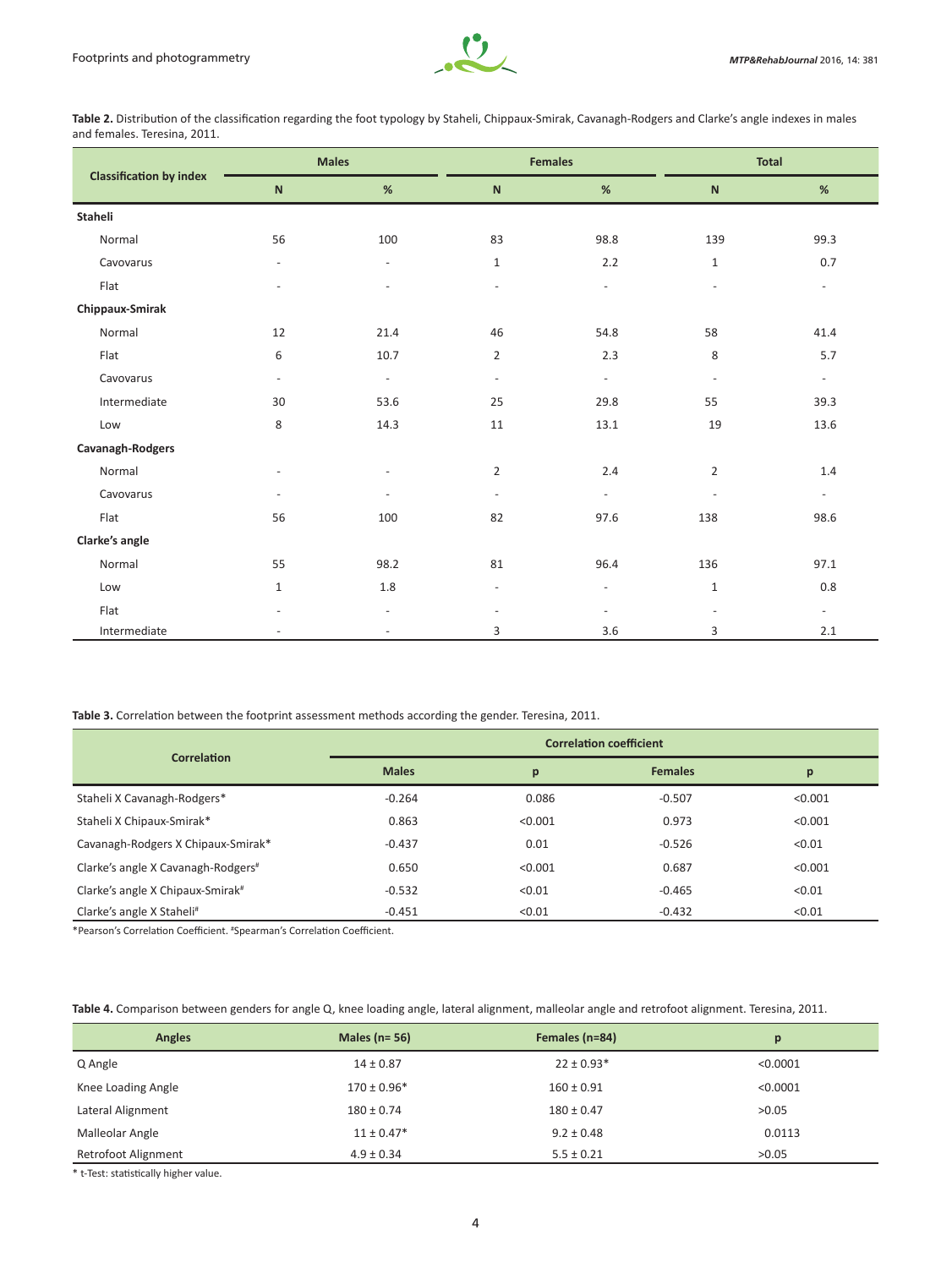

**Table 5.** Correlation between the footprint and biophotogrammetric variables of the inferior limb alignment analyzed according to genders. Teresina, 2011.

|                                        | <b>Correlation Coefficient (R)</b> |          |                |          |  |
|----------------------------------------|------------------------------------|----------|----------------|----------|--|
| <b>Correlation</b>                     | <b>Males</b>                       | p        | <b>Females</b> | p        |  |
| Q Angle X Staheli                      | $-0.246$                           | 0.068    | $-0.106$       | 0.339    |  |
| Q Angle X Cavanagh-Rodgers             | 0.026                              | 0.848    | 0.094          | 0.395    |  |
| Q Angle X Chipaux-Smirak               | $-0.158$                           | 0.245    | $-0.127$       | 0.251    |  |
| Q Angle X Clarke's angle               | 0.048                              | 0.295    | $-0.021$       | 0.978    |  |
| Loading Angle X Staheli                | 0.300                              | 0.025    | 0.110          | 0.310    |  |
| Loading Angle X Cavanagh-Rodgers       | $-0.016$                           | 0.906    | $-0.076$       | 0.504    |  |
| Loading Angle X Chipaux-Smirak         | 0.233                              | 0.084    | 0.142          | 0.389    |  |
| Loading Angle X Clarke's angle         | $-0.059$                           | 0.211    | 0.034          | 0.981    |  |
| Malleolar Angle X Staheli              | $-0.125$                           | 0.359    | $-0.092$       | 0.823    |  |
| Malleolar Angle X Cavanagh-Rodgers     | 0.386                              | $0.003*$ | 0.280          | $0.010*$ |  |
| Malleolar Angle X Chipaux-Smirak       | $-0.104$                           | 0.444    | $-0.098$       | 0.477    |  |
| Malleolar Angle X Clarke's angle       | 0.327                              | $0.014*$ | 0.120          | 0.277    |  |
| Retrofoot Alignment X Staheli          | 0.233                              | 0.084    | $-0.025$       | 0.186    |  |
| Retrofoot Alignment X Cavanagh-Rodgers | 0.076                              | 0.578    | 0.280          | 0.495    |  |
| Retrofoot Alignment X Chipaux-Smirak   | 0.142                              | 0.296    | $-0.079$       | 0.308    |  |
| Retrofoot Alignment X Clarke's angle   | 0.034                              | 0.356    | 0.138          | 0.583    |  |

\*R: Spearman's Correlation Coefficient.

have significant results, probably due to the inclusion and exclusion criteria of the study, filtering individuals with BMI changes, young or old individuals, balance and other factors that influence the analyzed variables. $(3,17,18)$  For the statistical analysis of correlation between the indexes of the footprint and the lower limb angles evaluated through biophotogrammetry were included only the variables whose comparison between the body dimensions were not significant (p>0.05) through the paired t-test and within these circumstances, the forefoot alignment angles and lateral alignment angle were excluded from the analysis. The differences between these measures in similar members are not credited to the applied technique for data collection. According to Braz et  $al^{(19)}$  there are no significant differences between angular measurements performed through goniometer or photogrammetry. Iunes et al $(14)$  evaluating the intra-examiner agreement for postural assessment through biophotogrammetry and visual evaluation observed greater agreement among the biophotogrammetry assessors. Santos et al<sup>(20)</sup> carried out a study in order to evaluate inter and intra-examiner reliability in angular measurements by digital photogrammetry and goniometry and observed lower values of reliability through goniometry.

As for the comparison of the footprint indexes by gender, it was verified higher values in the Staheli and the Chippaux‑Smirak indexes in men, Cavanagh-Rodgers and Clarke's angle indexes did not present differences when compared to men and women. Ramos, Pereira and Nucci<sup>(21)</sup> when evaluating the medial longitudinal arch in the Brazilian population in individuals aged between 10 and 59 years, observed a greater tendency of foot cavovarus in women justifying the higher values of Staheli and Chipaux-Smirak indexes in men. Complementarily, a strong correlation was observed between the Staheli and the Chippaux-Smirak indexes (Males – R: 0.863 and p <0.001; Females – R: 0.973 and p<0.001) in both genders and a moderate correlation between the Cavanagh-Rodgers and the Clarke's angle indexes (Males  $-$  R: 0.650 and p <0.001; Females – R: 0.687 and p<0.001).

Another important characteristic pointed out by this study was the large amount of flat feet classified by the Cavanagh-Rodgers index (98.6% of the evaluated footprints) in comparison with the other indexes. Hawes et  $al^{(22)}$ affirmed that the arc index does not reflect the actual height of the arc revealing a correlation of only 0.3 between the plantar index and height of the navicular bone measured by palpation. McCrory et al<sup>(23)</sup> showed correlation of 50% of the evaluations through the arch index and the measurement of the height of the navicular bone through radiographic images. The flatfoot has high flexibility presenting generally pronated, since the cavovarus foot has low flexibility and inefficient impact absorption due to the total or partial non‑existence of the mid-foot for the dissipation of the impact being able to generate pain in the feet and lower limbs.<sup>(24)</sup> Azevedo and Nascimento<sup>(25)</sup> in a study with 57 children with a mean age of 7.5 years observed a prevalence of flat footprints (59.2%) through evaluation by the Cavanagh-Rodgers index. The authors credit the fact to the large number of obese children and to the process of physiological growth. The foot changes are risk factors to knee injuries in the compensatory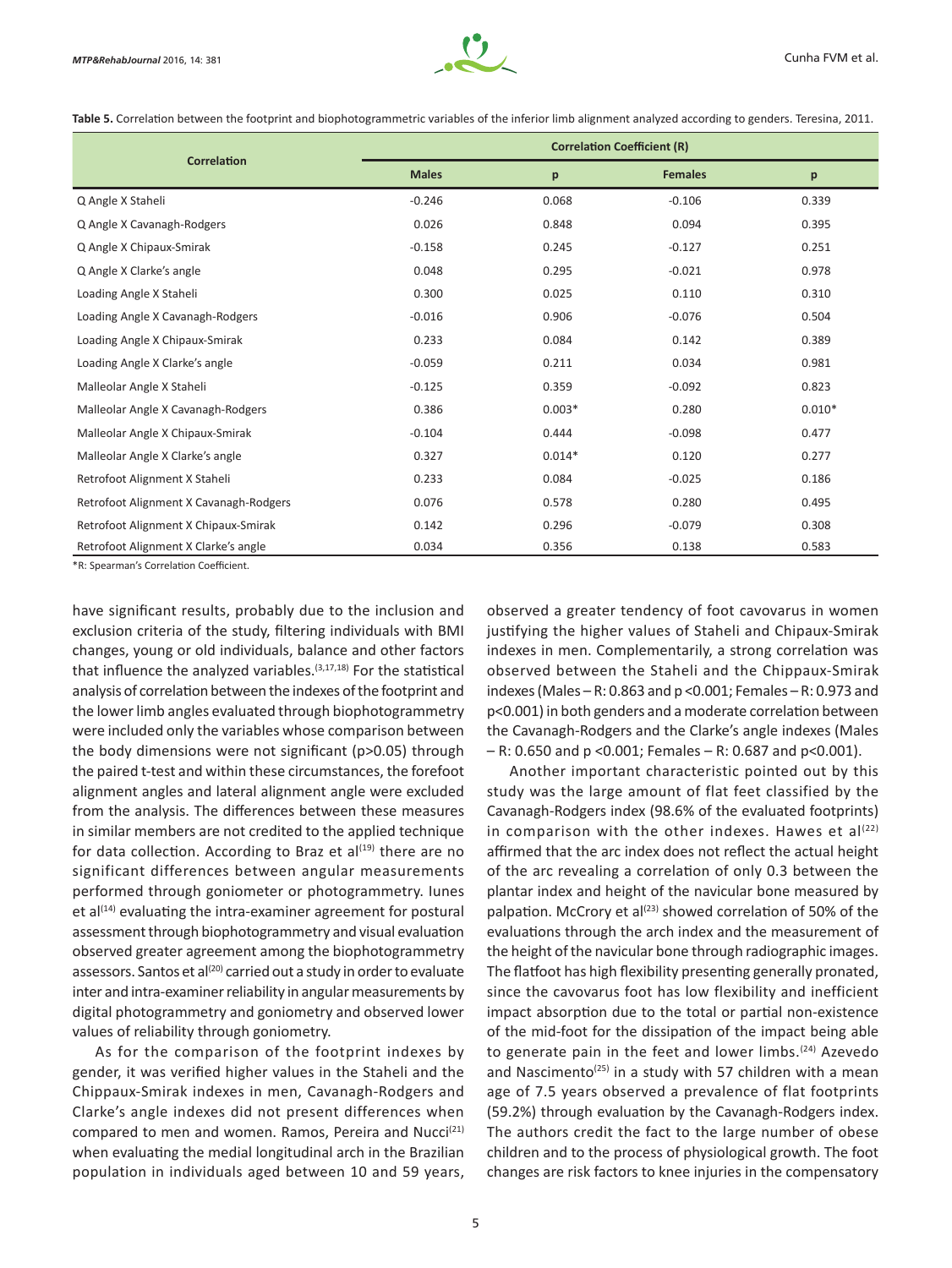

rotating movements performed by the tibia before the foot inversion and eversion movements.<sup>(24)</sup>

In this study, only the correlation between the Cavanagh-Rodgers and the malleolar angle index was significant (p=0.003 to males and 0.010 to females), but with a weak correlation level (Males - R=0.386; Females – R=0.280) according to the researched literature. Chen et al<sup>(26)</sup> and Kanatli et al<sup>(27)</sup> concluded by comparing radiographs and footprints that it is a simple, readily assessable, low-cost, non-invasive technique that can be used for research studies and individual clinical exams as a guide for the description of the medial arch of the foot.

In the evaluation of the correlation between the indexes was observed strong positive correlation between the Chipaux-Smirak and the Staheli indexes. This fact can be explained by the fact that both indexes use as parameters the measurement of the width of the midfoot as numerators of the indexes varying only the denominator, the width of the retrofoot in the Staheli index and the forefoot in the Chippaux-Smirak index serving as constants since both undergo little changes in the medial longitudinal arch. Qamra et al<sup>(28)</sup> demonstrated that the calcaneal and forefoot areas remain consistent even with progressive changes in the height of the medial longitudinal arch restricting footprint changes to the midfoot. In addition, moderate and positive correlation was demonstrated between Clarke's angle and the Cavanagh-Rodgers index.

The photogrammetric evaluations in this study revealed higher values in the Q angle (22º±0.93 with p<0.0001), loading angle (170°±0.96 with p<0.0001) and malleolar heads angle (11°±0.47 with p<0.0001) in males. Abreu, Barbosa and Coelho<sup>(29)</sup> with the objective of evaluating the standard knee alignment in the frontal plane during the development period (12 to 17 years), found prevalence of varus knees in men and valgus in women.

The feet are the final support of the postural system and the union with the ground; Because of this, they have to adapt itself to the irregularities of the body or external environment.<sup>(8)</sup> In this way, postural changes do not originate in and isolated way, but through the muscular chains that disrupt the body structure, triggering a chain reaction of postural adaptations that affect the most varied bodily systems.<sup>(30)</sup> Modifications of the muscle-ligament action can elevate or recede the foot longitudinal arches leading to biomechanical and functional alterations.<sup>(31)</sup> According to Bricot<sup>(8)</sup>, any deformation or asymmetry of the feet will always reflect above and will require an adaptation of the postural system. The inverse relation was demonstrated by Oliveira and Otowicz<sup>(32)</sup> in a study performed with 41 individuals submitted to evaluation of the plantar impressions before and after osteopathic manipulation of the sacroiliac joint and observed changes in them.

All indexes are based on the premise that the footprint and, especially the midfoot, respond in a predictable way to change in the medial longitudinal arch.<sup>(33)</sup> In this study, the correlation between the evaluation indexes of the footprint and the angles

measured through biophotogrammetry did not present strong and moderate correlations, only a weak correlation between the malleolar and the Clarke's angle in men was observed (R=0.327 and p=0.014), besides a slight correlation between the malleolar angle and Cavanagh-Rodgers index previously discussed. Contrary to the study of Trombini-Souza et al.,<sup>(4)</sup> which assessed the correlation between lower limb alignment and Staheli index, was not found correlation with the Q angle.

## **CONCLUSION**

The use of plantigraphy for evaluation and classification of the footprint is very widespread and the use of resources with greater aggregation of technology such as power platforms still seems a distant reality for most of the Brazilian centers. Studies that perform the evaluation of classification methods of the footprint and normalize these values for the Brazilian public is a strong need. The use of indexes for foot classification should be viewed with caution especially the Cavanagh-Rodgers index due to the discrepancy in the classification of flatfoot.

In this study, the correlation between the footprints indexes and the changes of the lower limb alignment was not significant. However, new studies are needed using special populations (obese, diabetic, pregnant) and individuals with known footprints changes so that the existing correlations can be established. In this research, the low correlation can be credited to the use of narrow and normal exclusion criteria such as BMI and absence of other alterations already specified.

### **AUTHOR'S CONTRIBUTION**

Francisco Valmor Macedo Cunha – data collection, photos analysis and statistical analysis. Tárik Augusto Amorim Rodrigues - Data collection and analysis of plantigraphy. Jonas de Almeida Alves – Data collection and article review. Jean Douglas Moura dos Santos – Data collection (biophotogrammetry) and article review. Maria do Carmo de Carvalho e Martins – Article review and statistical analysis.

#### **CONFLICTS OF INTEREST**

The authors declare that they have no conflicts of interest.

#### **AUTHOR DETAILS**

<sup>2</sup> Physiotherapist, Specialist Intensive Physiotherapy.<sup>3</sup> Physiotherapist, Master in Genetics and Toxicology (ULBRA). Professor of the Physiotherapy course, Faculdade do Piauí (FAPI), Teresina (PI), Brazil. <sup>4</sup> Physiotherapist, Specialist Musculoskeletal Physiotherapy. Master in Biomedical Engineering (UNIVAP), São José dos Campos (SP), Brazil. Professor of the Physiotherapy course, Centro Universitário Uninovafapi (UNINOVAFAPI), Teresina (PI), Brazil.<sup>5</sup> Nutritionist, PhD in Physiology (UFPE). Professor of the Federal University of Piaui (UFPI), Picos (PI), Brazil and Centro Universitário Uninovafapi (UNINOVAFAPI), Teresina (PI), Brazil.

# **REFERENCES**

- 1 Hernandez AJ, Kimura LK, Laraya MHF, Fávaro E. Cálculo do índice do arco plantar de Staheli e a prevalência de pés planos: estudo em 100 crianças entre 5 e 9 anos de idade. Acta ortopédica brasileira. 2007;15(2):68-71.
- 2 Pezzan PAO, Sacco ICN, Silvia MAJ. Postura do pé e classificação do arco plantar de adolescentes usuárias e não usuárias de calçados de salto alto. Revista brasileira de fisioterapia. 2009;1(5):398-404.